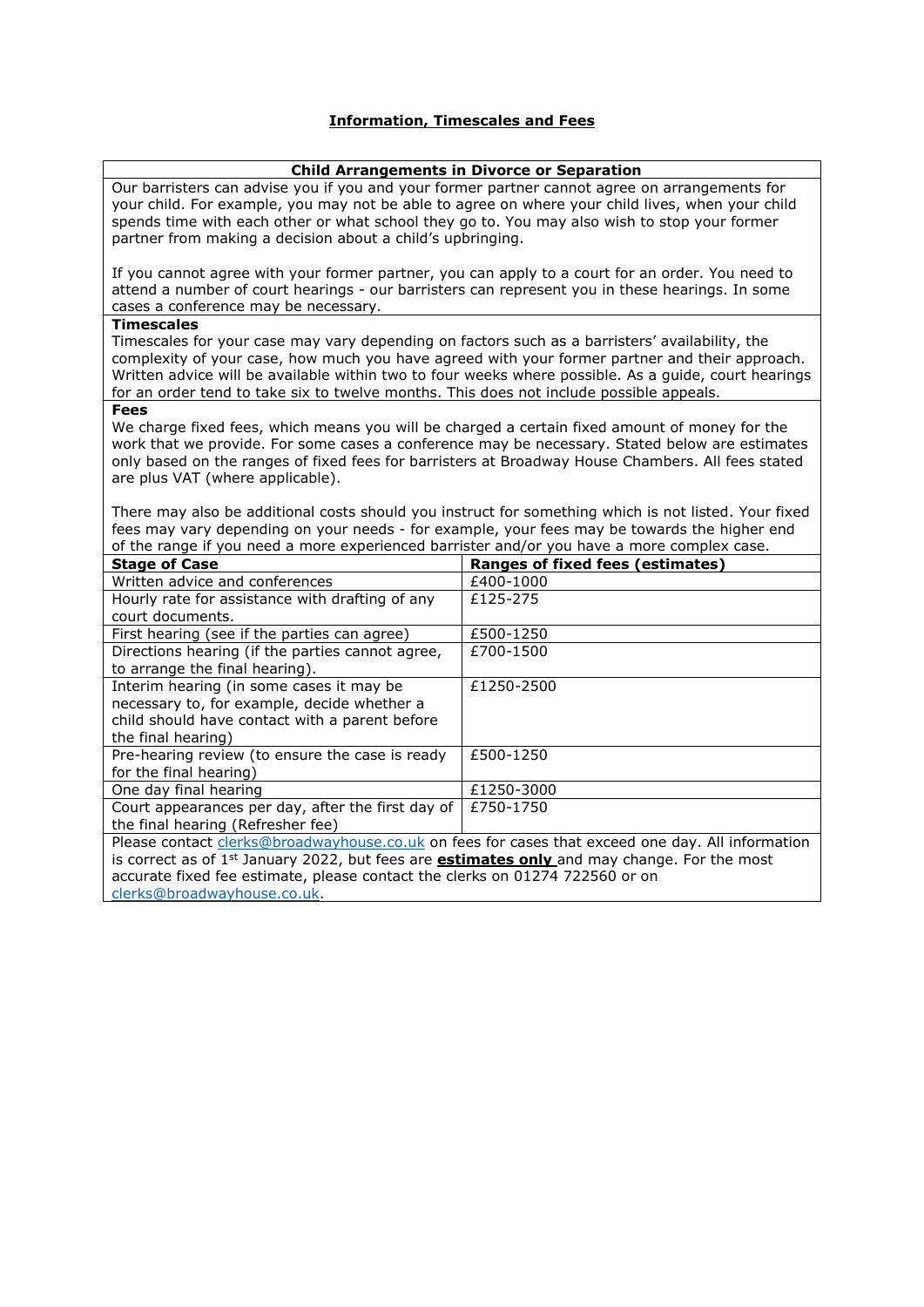#### **Employment Law**

Our barristers can advise both employees and employers on a range of employment matters in written format, in conference or in the employment tribunal.

Please see below the fees for unfair dismissal and wrongful dismissal claims. For all other areas of employment, please contact the clerks on 01274 722560 or [clerks@broadwayhouse.co.uk](mailto:clerks@broadwayhouse.co.uk) **Timescales**

Timescales for your case may vary depending on factors such as barristers' availability, the complexity of your case, the need for additional documents and the other side's approach. However, as a guide more straightforward cases tend to have a hearing date within four to six months of a claim being made.

#### **Fees**

We charge fixed fees, which means you will be charged a certain fixed amount of money for the work that we provide. For some cases a conference may be necessary. Stated below are estimates only based on the ranges of fixed fees for barristers at Broadway House Chambers.

All fees stated are plus VAT (where applicable). There may also be additional costs should you instruct for something which is not listed. Your fixed fees may vary depending on your needs - for example, your fees may be towards the higher end of the range if you need a more experienced barrister and/or you have a more complex case.

| <b>Stage of Case</b>                                                                                 | Ranges of fixed fees (estimates) |
|------------------------------------------------------------------------------------------------------|----------------------------------|
| Written Advice or Conference                                                                         | £500-2000                        |
| Hourly rate for assistance with drafting of any                                                      | £125-300                         |
| tribunal documents                                                                                   |                                  |
| Preliminary hearing                                                                                  | £650-2000                        |
| One day hearing                                                                                      | £1000-2500                       |
| Tribunal Appearances per day, after the first                                                        | £750-1750                        |
| day (Refresher fee)                                                                                  |                                  |
| Remedy Hearing (to decide compensation based                                                         | £1000-2500                       |
| on one day)                                                                                          |                                  |
| Please contact clerks@broadwayhouse.co.uk on fees for cases that exceed one day. All information     |                                  |
| is correct as of $1st$ January 2022, but fees are <b>estimates only</b> and may change. For the most |                                  |
| accurate fixed fee estimate, please contact the clerks on 01274 722560 or on                         |                                  |
|                                                                                                      |                                  |

[clerks@broadwayhouse.co.uk.](mailto:clerks@broadwayhouse.co.uk)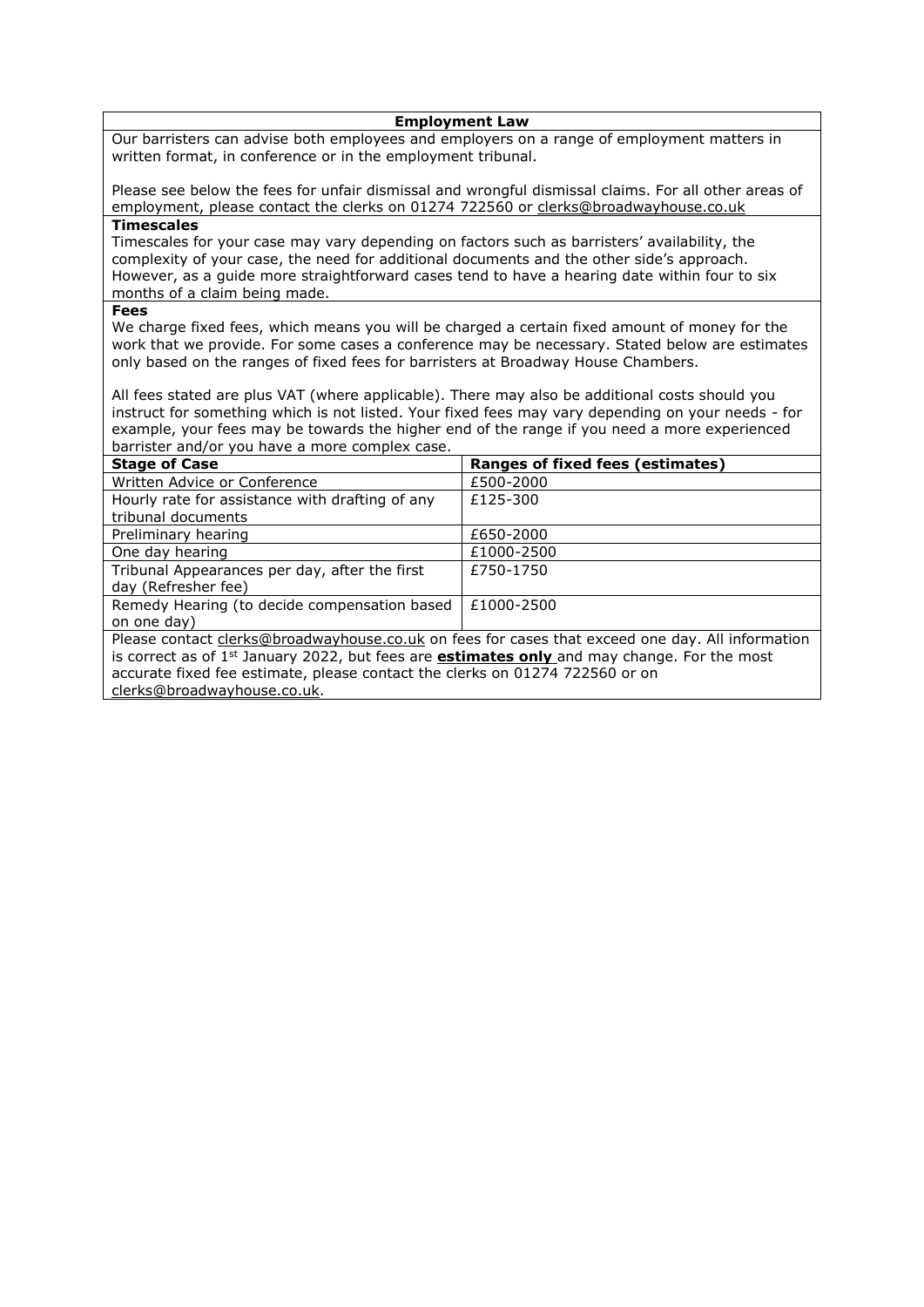#### **Financial Disputes in Divorce**

Our barristers can advise you if you and your former partner cannot agree on financial matters. For example, you may not be able to agree on how assets should be divided, whether to sell your home or other assets, maintenance payments and pension sharing.

If you cannot agree, you can apply to a court for a financial order. You may need to attend a number of court hearings - our barristers can represent you in these hearings.

### **Timescales**

Timescales for your case may vary depending on factors such as barristers' availability, the value and complexity of your assets, whether you have children, how much you have agreed with your former partner and their approach. Written advice on your financial dispute will be available within two to four weeks where possible. As a guide, court hearings for a financial order tend to take six to twelve months. This does not include possible appeals.

#### **Fees**

We charge fixed fees, which means you will be charged a certain fixed amount of money for the work that we provide. For some cases a conference may be necessary. Stated below are estimates only based on the ranges of fixed fees for barristers at Broadway House Chambers. All fees stated are plus VAT (where applicable).

Fixed fees vary depending on each case. Fees may be towards the higher end of the range if you need a more experienced barrister and/or you have a more complex case and/or you have assets over £300,000. There may also be additional costs should you instruct for something which is not listed.

| <b>Stage of Case</b>                                                                                                                                                                                                                                                                                                              | <b>Ranges of fixed fees (estimates)</b> |
|-----------------------------------------------------------------------------------------------------------------------------------------------------------------------------------------------------------------------------------------------------------------------------------------------------------------------------------|-----------------------------------------|
| Written advice or conference                                                                                                                                                                                                                                                                                                      | £500-1500                               |
| Hourly rate for assistance with drafting of any<br>court document                                                                                                                                                                                                                                                                 | £150-275                                |
| First directions appointment (first court hearing<br>exchanging financial information)                                                                                                                                                                                                                                            | £750-1750                               |
| Financial dispute resolution hearing (second<br>court hearing to reach a financial settlement).                                                                                                                                                                                                                                   | £1000-3000                              |
| One day hearing (if no settlement was reached<br>in the financial dispute resolution hearing)                                                                                                                                                                                                                                     | £1250-3500                              |
| Court appearances per day, after the first day of<br>the final hearing (Refresher fee)                                                                                                                                                                                                                                            | £750-1750                               |
| Please contact clerks@broadwayhouse.co.uk on fees for cases that exceed one day. All information<br>is correct as of 1 <sup>st</sup> January 2022, but fees are <b>estimates only</b> and may change. For the most<br>accurate fixed fee estimate, please contact the clerks on 01274 722560 or on<br>clerks@broadwayhouse.co.uk. |                                         |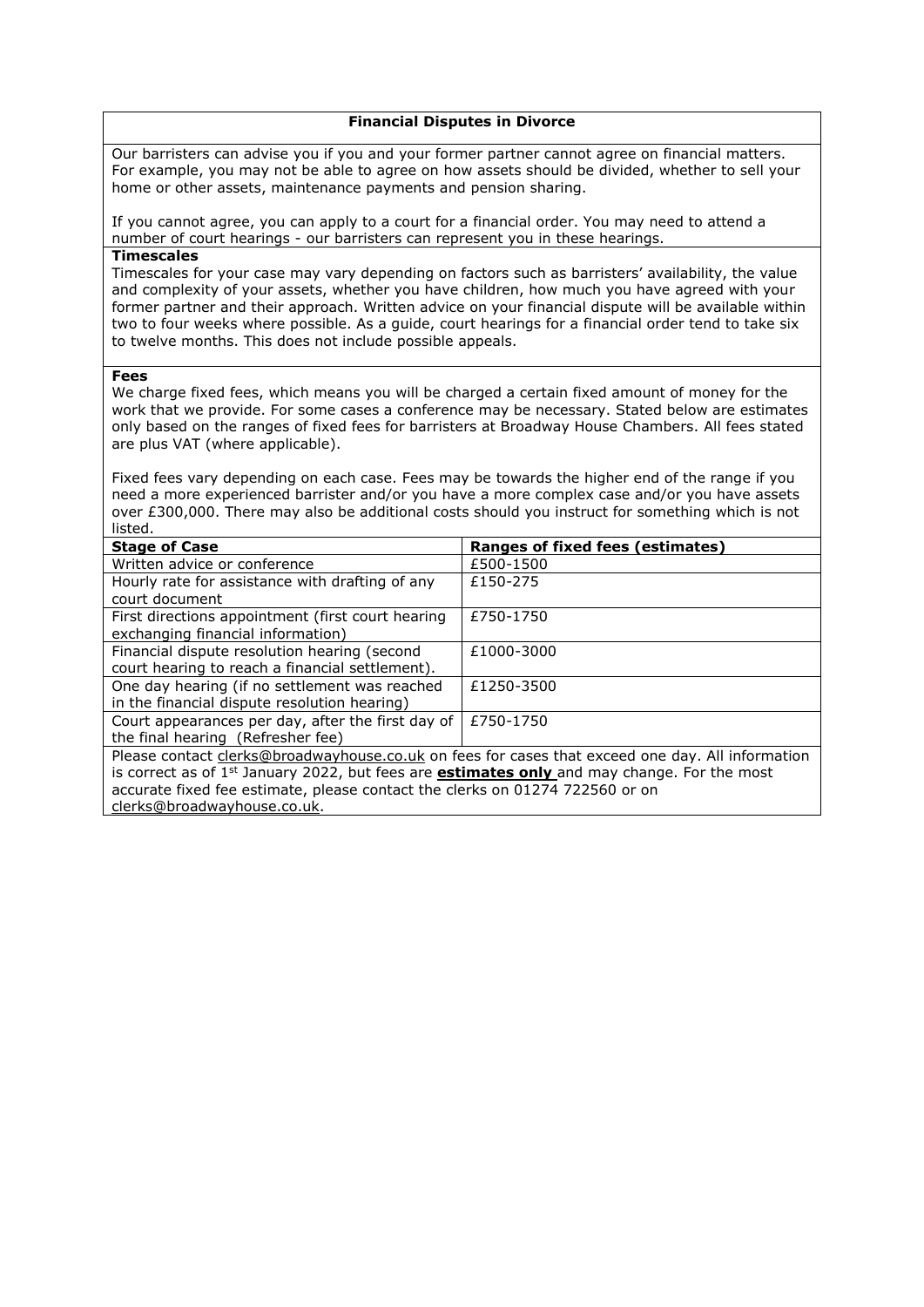### **Immigration and Asylum Appeals**

If you wish to challenge or appeal against a Home Office Visa or immigration decision, our barristers can advise and represent you. You can ask for help to submit an appeal form, or ask for representation and preparation for a hearing at the First-tier Tribunal (Immigration and Asylum Chamber) - our barristers can advise you about this. They can also advise you on the merits of applying for a judicial review of a decision.

Please note that barristers are not allowed to carry out legal aid work on a Public Access basis. You will need to make an informed decision about whether to apply for legal aid or to proceed with Public Access.

### **Timescales**

Timescales for our services may vary depending on factors such as barristers' availability, the complexity of your case and the need for additional documents. As you must appeal a decision within 14 days (from within the UK) or 28 days (from outside the UK), please contact the clerks as soon as possible after you have received a Home Office decision. You may also need advice and/or representation at short notice. If so, please contact the clerks as soon as possible. Our barristers will aim to advise you and/or represent you at a hearing where possible.

#### **Fees**

We charge fixed fees, which means you will be charged a fixed amount of money for the work that we provide. In some cases a conference may be necessary. Stated below are estimates only based on the ranges of fixed fees for barristers at Broadway House Chambers. VAT is not included on the fees stated but this will be added where applicable.

Fixed fees vary depending on each case. Fees may be towards the higher end of the range if you need a more experienced barrister and/or you have a more complex case. There may also be additional costs should you instruct one of our barristers to carry out work for something which is not listed.

| Stage of case                                                                                 | Ranges of fixed fees (estimates) |
|-----------------------------------------------------------------------------------------------|----------------------------------|
| Written advice or conference on your appeal or                                                | £250-500                         |
| proposed Judicial Review                                                                      |                                  |
| Hourly rate for assistance with completion of                                                 | £100-175                         |
| forms.                                                                                        |                                  |
| Preliminary hearing (in some cases)                                                           | £200-350                         |
| One tribunal appearance                                                                       | £350-750                         |
| Please contact clerks@broadwayhouse.co.uk to find out about fees for hearings that exceed one |                                  |

day. All information is correct as of 1st January 2022, but fees are **estimates only** and may change. For the most accurate fixed fee estimate, please contact the clerks on 01274 722560 or on [clerks@broadwayhouse.co.uk.](mailto:clerks@broadwayhouse.co.uk)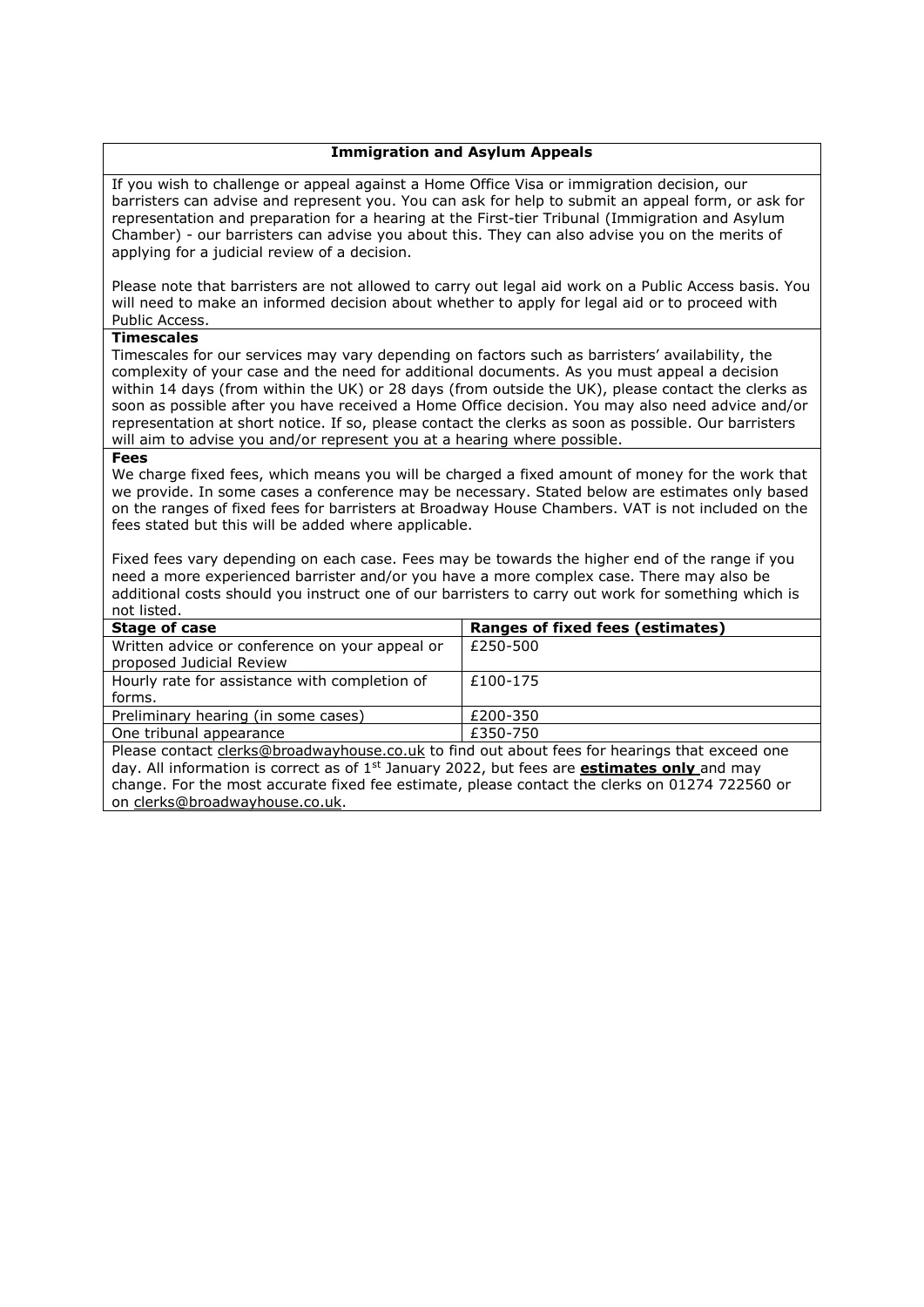### **Inheritance Act Advices**

The Inheritance Act 1975 protects spouses (including former spouses), cohabitants, children and other dependants when a person dies without leaving sufficient money for their continued wellbeing. Our barristers can provide you with written advice on whether you can make a claim under the Act. Our barristers can also provide you with written advice when a person dies and you are a beneficiary of the estate, but also someone else makes a claim under the Act.

#### **Timescales**

Timescales for your written advice may vary depending on factors such as barristers' availability, the value and complexity of the deceased person's estate, your financial needs and those of any beneficiary of the estate. However, claims under the Act must be made within six months of the grant of probate, so as a guide our written advice will be available within two to four weeks where possible.

## **Fees**

We charge fixed fees, which means you will be charged a certain fixed amount of money for the work that we provide. For some cases a conference may be necessary. Stated below are estimates only based on the ranges of fixed fees for barristers at Broadway House Chambers. All fees stated are plus VAT (where applicable).

Fixed fees vary depending on each case. Fees may be towards the higher end of the range if you need a more experienced barrister and/or you have a more complex case and/or you have assets over £300,000. There may also be additional costs should you instruct for something which is not listed.

| <b>Written Advice</b>                                                                                | Ranges of fixed fees (estimates) |
|------------------------------------------------------------------------------------------------------|----------------------------------|
| Written advice or conference on making or                                                            | £750-2000                        |
| defending a claim                                                                                    |                                  |
| Hourly rate for assistance with drafting of any                                                      | £150-250                         |
| document                                                                                             |                                  |
| <b>Directions</b>                                                                                    | £750-1250                        |
| One day hearing                                                                                      | £1250-2500                       |
| Please contact clerks@broadwayhouse.co.uk on fees for cases that exceed one day. All information     |                                  |
| is correct as of $1st$ January 2022, but fees are <b>estimates only</b> and may change. For the most |                                  |
| accurate fixed fee estimate, please contact the clerks on 01274 722560 or on                         |                                  |
|                                                                                                      |                                  |

[clerks@broadwayhouse.co.uk.](mailto:clerks@broadwayhouse.co.uk)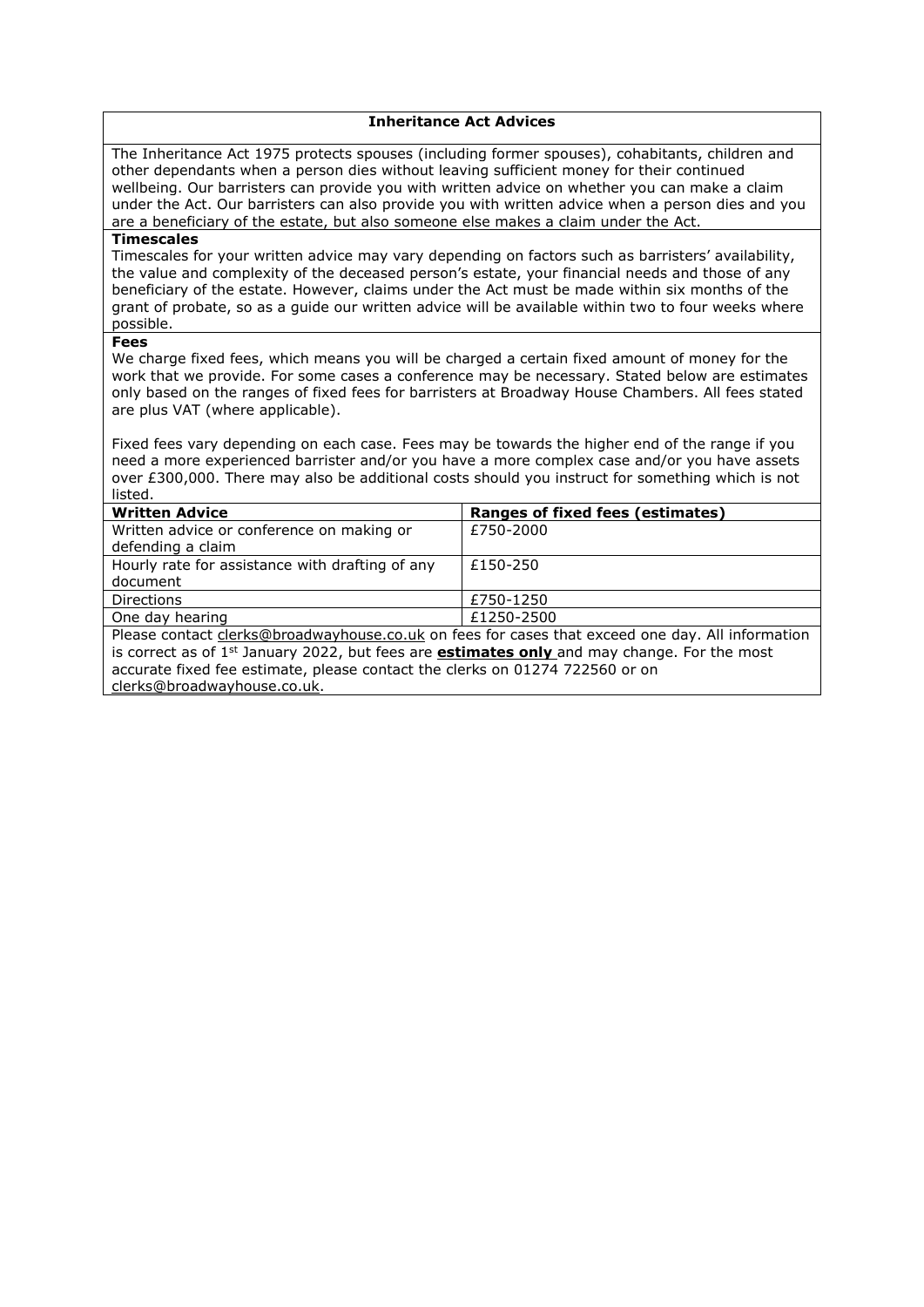### **Licensing Applications (Businesses)**

Our barristers can advise you on the following licensing applications for your business: the sale or supply of alcohol, change of opening hours and entertainment purposes. Our barristers can also represent you when your application is heard by the local authority licensing committee, and in any appeal to the Magistrates' Court.

### **Timescales**

Timescales for our services may vary depending on factors such as barrister's availability, the complexity of your application and the need for additional documents. As a guide, written advice on your application will be available within two to four weeks where possible. Hearing dates for local authority licensing committees are set in advance, and our barristers will aim to represent you on your preferred hearing date where possible. If the local authority licensing committee refuses our application, appeals must be made to the Magistrates' Court within 21 days.

#### **Fees**

We charge fixed fees, which means you will be charged a certain fixed amount of money for the work that we provide. For some cases a conference may be necessary. Stated below are estimates only based on the ranges of fixed fees for barristers at Broadway House Chambers. All fees stated are plus VAT (where applicable).

Your fixed fees vary depending on each case. Your fees may be towards the higher end of the range if you need a more experienced barrister and/or you have a more complex case. There may also be additional costs should you instruct for something which is not listed.

| <b>Written Advice</b>                                                                                | <b>Ranges of fixed fees (estimates)</b> |
|------------------------------------------------------------------------------------------------------|-----------------------------------------|
| Written advice or conference on your application                                                     | £500-750                                |
| Hourly rate for assistance with drafting of                                                          | £150-250                                |
| application                                                                                          |                                         |
| Local Authority licensing committee hearing                                                          | £750-1250                               |
| Appeal to the Magistrates' Court- initial hearing                                                    | £500-1000                               |
| Appeal to the Magistrates' Court- full hearing                                                       | £1000-2000                              |
| Please contact clerks@broadwayhouse.co.uk on fees for cases that exceed one day. All information     |                                         |
| is correct as of $1st$ January 2022, but fees are <b>estimates only</b> and may change. For the most |                                         |
| accurate fixed fee estimate, please contact the clerks on 01274 722560 or on                         |                                         |
| clerks@broadwayhouse.co.uk.                                                                          |                                         |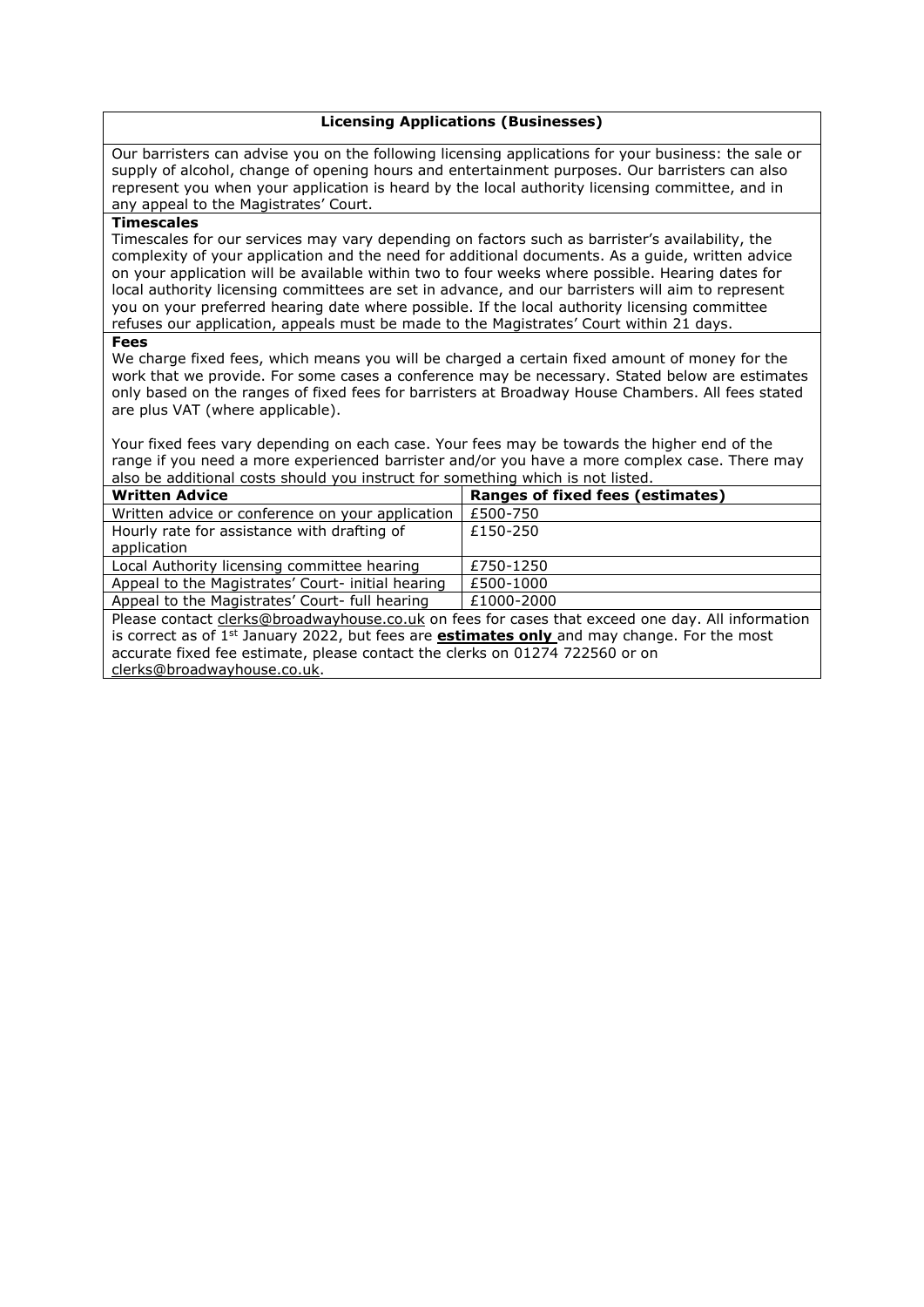### **Personal Injury Claims**

We are unable to accept your case on a CFA basis (no win no fee).

If you have had an accident which was not your fault and you wish to make a personal injury claim, our barristers can advise and represent you.

### **Timescales**

Timescales for your claim may vary depending on factors such as barristers' availability, the complexity of your claim, the need for additional documents and the other side's approach. However, more straightforward cases will ideally settle within six months of a claim being made. If a trial is required, as a guide, the courts tend to have a hearing date within two years of a claim being made.

## **Fees**

Below we provide fee estimates based on how much your claim is for (generally, up to  $£25,000$ ), and the ranges of current fees for barristers at Broadway House Chambers.

We charge fixed fees, which means you will be charged a certain fixed amount of money for the work that we provide. For some cases a conference may be necessary. Stated below are estimates only based on the ranges of fixed fees for barristers at Broadway House Chambers. All fees stated are plus VAT (where applicable).

Fixed fees vary depending on each case. Fees may be towards the higher end of the range if you need a more experiences barrister and/or you have a more complex case. There may also be additional costs should you instruct for something which is not listed.

| Claim - Not more than £3000                                                                      | <b>Ranges of fixed fees (estimates)</b> |
|--------------------------------------------------------------------------------------------------|-----------------------------------------|
| Conference                                                                                       | £300-500                                |
| Written advice on your claim                                                                     | £300-500                                |
| Hourly rate for drafting a statement of case                                                     | £100-150                                |
| One day trial                                                                                    | £500-750                                |
| Claim - more than £3,000, but not more than                                                      |                                         |
| £9,900                                                                                           |                                         |
| Conference                                                                                       | £400-650                                |
| Written advice on your claim                                                                     | £400-650                                |
| Hourly rate for drafting a statement of case                                                     | £125-175                                |
| One day trial (if required)                                                                      | £750-1250                               |
| Claim - more than £10,000, but not more than                                                     |                                         |
| £14,999                                                                                          |                                         |
| Conference                                                                                       | £500-750                                |
| Written advice on your claim                                                                     | £500-750                                |
| Hourly rate for drafting a statement of case                                                     | £150-200                                |
| One Day Trial (if required)                                                                      | £1250-1750                              |
| Claim - more than £15,000, but not more than                                                     |                                         |
| £25,000                                                                                          |                                         |
| Conference                                                                                       | £750-1000                               |
| Written advice on your claim                                                                     | £750-1000                               |
| Hourly rate for drafting a statement of case                                                     | £175-250                                |
| One Day Trial (if required)                                                                      | £1750-2500                              |
| Please contact clerks@broadwayhouse.co.uk on fees for cases that exceed one day. All information |                                         |

is correct as of 1<sup>st</sup> January 2022, but fees are **estimates only** and may change. For the most accurate fixed fee estimate or if your claim is for more than £25,000, please contact the clerks on 01274 722560 or on [clerks@broadwayhouse.co.uk.](mailto:clerks@broadwayhouse.co.uk)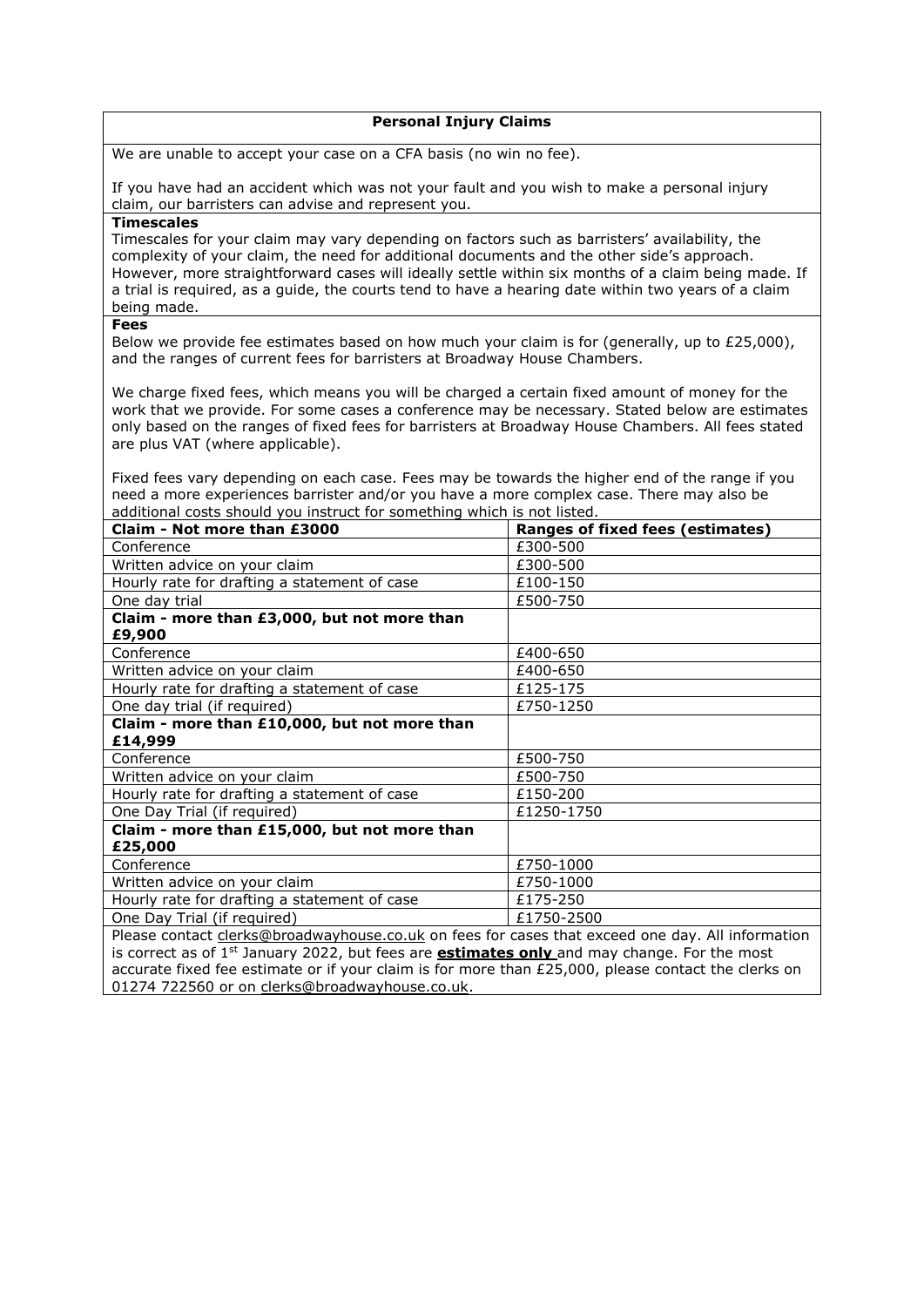### **Winding-Up Petitions**

If you are owed  $E$ 750 or more by a company and are able to prove that the company cannot pay you, you may be able to apply to a court to close or 'wind-up' the company. Our barristers can advise you on the process of issuing a winding-up petition and represent you at the court hearing. If you are a company which has had a winding-up petition issued against you, our barristers can also advise you on the process of defending it and represent you at the court hearing.

#### **Timescales**

Timescales may vary depending on factors such as barrister's availability, the need for additional documents and court waiting times. However, as a guide the courts tend to have a hearing date eight to ten weeks after a winding-up petition is issued.

**Fees**

We charge fixed fees, which means you will be charged a certain fixed amount of money for the work that we provide. For some cases a conference may be necessary. Stated below are estimates only based on the ranges of fixed fees for barristers at Broadway House Chambers. All fees stated are plus VAT (where applicable).

Your fixed fees vary depending on each case. Your fees may be towards the higher end of the range if you need a more experienced barrister and/or you have a more complex case. There may also be additional costs should you instruct for something which is not listed.

If you are issuing a winding-up petition, you should also note that even if the company is wound up, you might not get all or any of the money you are owed.

| <b>Stage of Case</b>                                                                                 | Ranges of fixed fees (estimates) |
|------------------------------------------------------------------------------------------------------|----------------------------------|
| Hourly rate for advice on issuing or defending                                                       | £250-750                         |
| winding-up petition                                                                                  |                                  |
| Assistance with completion of forms and all                                                          | £100-175                         |
| necessary steps to take                                                                              |                                  |
| Preparation for and attendance at court hearing                                                      | £250-1000                        |
| Please contact clerks@broadwayhouse.co.uk on fees for cases that exceed one day. All information     |                                  |
| is correct as of $1st$ January 2022, but fees are <b>estimates only</b> and may change. For the most |                                  |
| accurate fixed fee estimate, please contact the clerks on 01274 722560 or on                         |                                  |

[clerks@broadwayhouse.co.uk.](mailto:clerks@broadwayhouse.co.uk)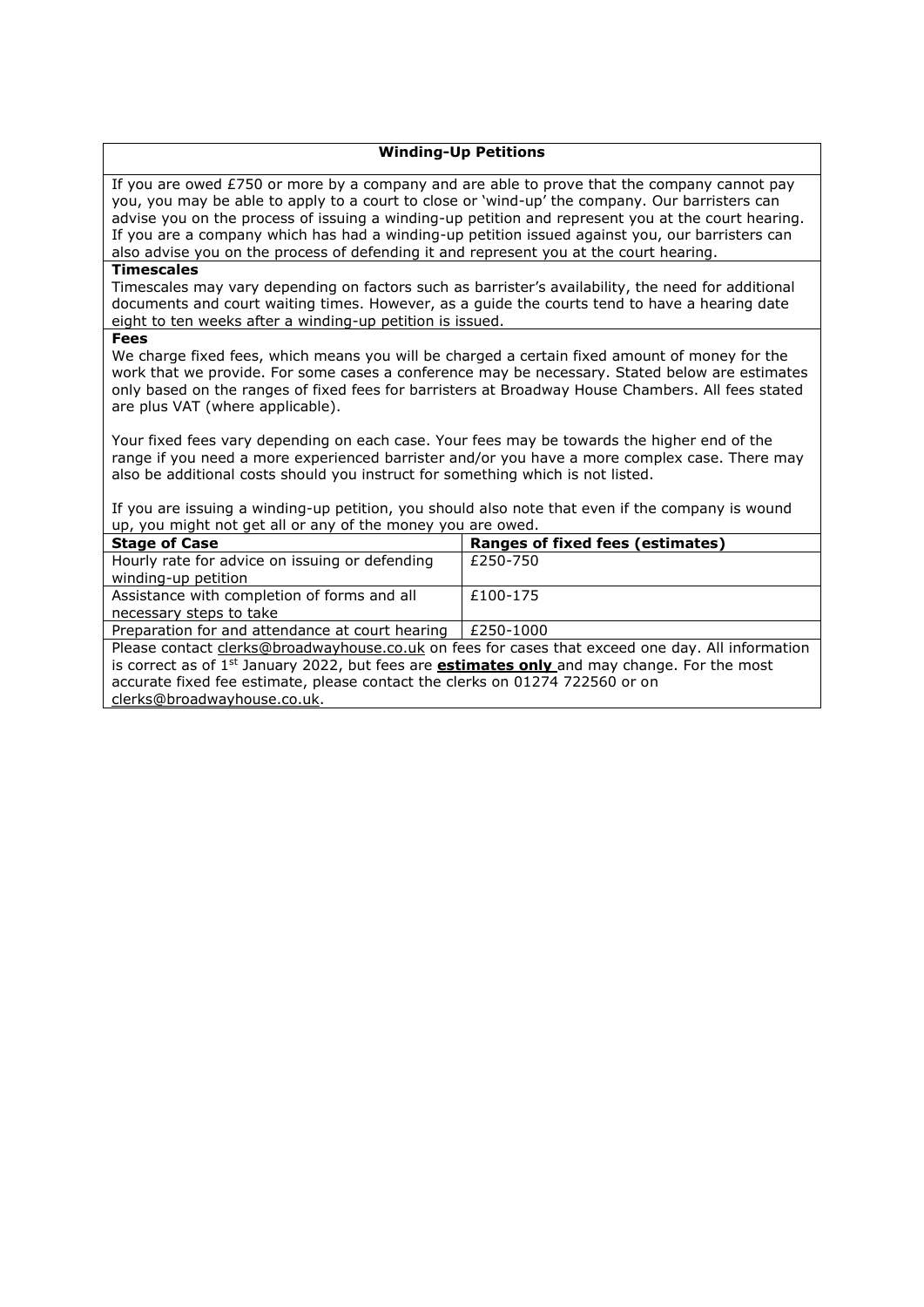## **Crime including motoring offences**

 All areas of Criminal Law and Regulatory Law (Animal Welfare, Environmental, Health and Safety, Licensing, Local Authority, Motoring Offences & Regulatory).

## **Timescales**

Timescales will vary depending on factors such as barrister's availability, the need for additional documents and court waiting times.

**Fees**

We operate two main pricing methods for privately funded work at Broadway House Chambers fixed fee and hourly rates.

Sometimes there is a need to use a combination of the two, for instance a trial preparation fee based on the rate per hour and fixed daily attendance fees.

Full information will be given by our clerks when consulted and fees generated will be backed up with counsel's written log of work done.

Factors that will be taken into account when assessing and proposing counsels' fees include:

- The apparent complexity of the case;
- The seniority of counsel;
- The circumstances of the case, including whether it is of public importance or interest;
- The volume of documentation and likely preparation time;
- The potential length of engagement in the case overall and any trial proceedings.

We are often asked to agree varied fee structures such as:

- A 'whole case fee'
- Fixed brief fee (case preparation, conferences, and first day of trial) and fixed daily fees (refreshers)
- An hourly rate for preparation and fixed court attendance fees.

We are also amenable to considering differing payment terms, which can be discussed in detail with our clerking team at an early juncture.

Timescales for provision of our legal assistance can be affected by a number of different factors such as:

- The nature of the case;
- The availability of the barrister selected and any other professional or personal commitments;
- Timely case instructions and provision of all necessary material;
- Case complexity and volume of material to be read.

Value Added Tax will be added (where appropriate) to professional fees. Barristers are also all regulated by the Bar Standards Board, covered by Bar Mutual Professional Indemnity Insurance and are registered with the Information Commissioner's office.

Direct access clients will find more information on the services provided by chambers under this scheme in the dedicated section on our website [add hyperlink here]. The Bar Standards Board's 'Public Access Guidance for Lay Clients' can be found [add hyperlink here].

By way of general guidance counsel who receive instructions directly from a lay client in a **summary only motoring offence**, can provide advice and representation in the Magistrates' Court.

These cases are typically in relation such offences as careless driving, driving whilst disqualified or without appropriate insurance, speeding, failing to stop etc. They usually take varying forms: